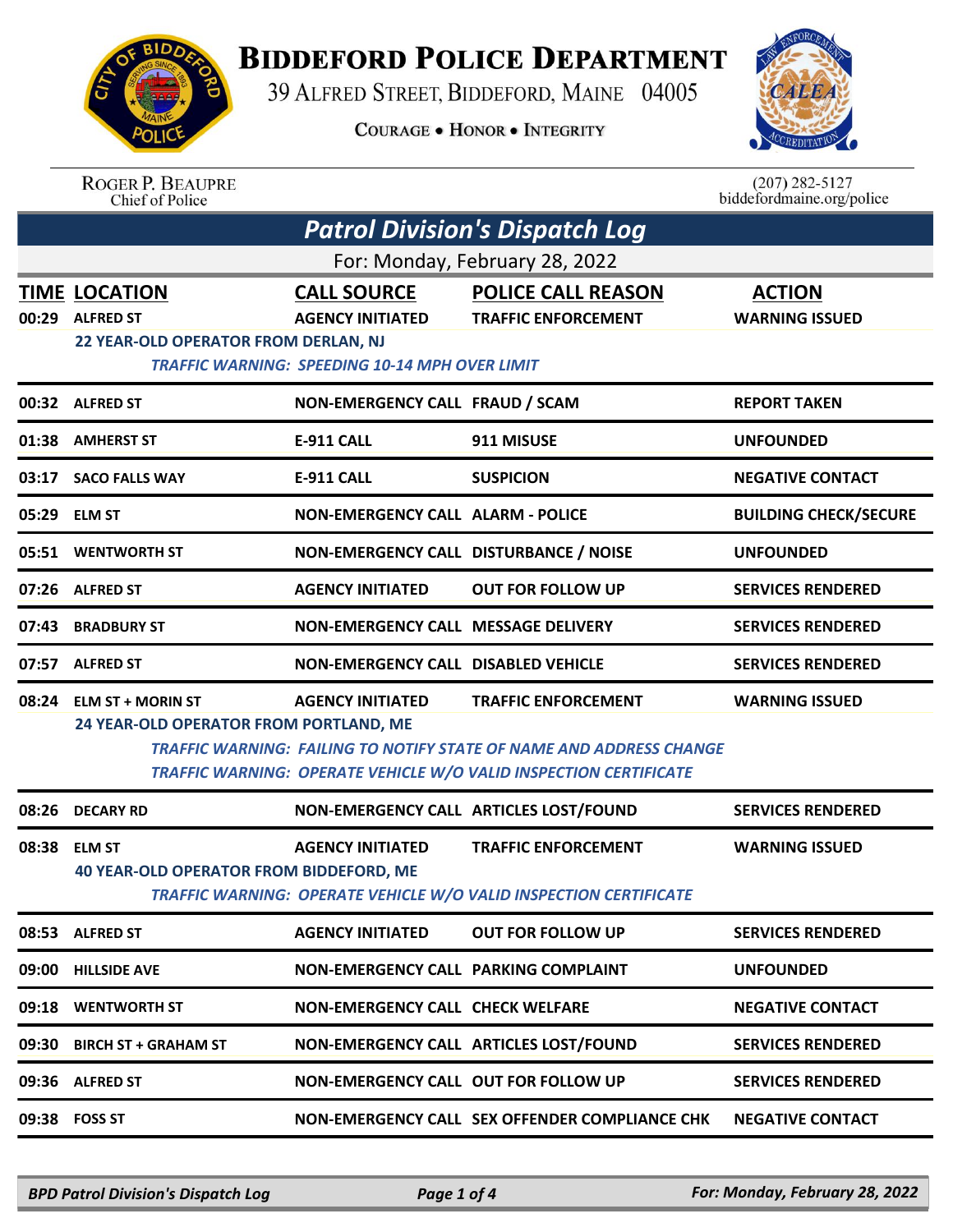| 09:58                                               | <b>TIME LOCATION</b><br><b>WEST ST</b>                 | <b>CALL SOURCE</b><br><b>AGENCY INITIATED</b>                 | <b>POLICE CALL REASON</b><br><b>OUT FOR FOLLOW UP</b>                      | <b>ACTION</b><br><b>SERVICES RENDERED</b> |  |  |  |
|-----------------------------------------------------|--------------------------------------------------------|---------------------------------------------------------------|----------------------------------------------------------------------------|-------------------------------------------|--|--|--|
|                                                     | 10:10 SOUTH ST                                         | <b>AGENCY INITIATED</b>                                       | <b>TRAFFIC ENFORCEMENT</b>                                                 | <b>WARNING ISSUED</b>                     |  |  |  |
|                                                     |                                                        | 24 YEAR-OLD OPERATOR FROM BIDDEFORD, ME                       |                                                                            |                                           |  |  |  |
|                                                     |                                                        |                                                               | <b>TRAFFIC WARNING: FAILING TO NOTIFY STATE OF NAME AND ADDRESS CHANGE</b> |                                           |  |  |  |
|                                                     | <b>TRAFFIC WARNING: SPEEDING 10-14 MPH OVER LIMIT</b>  |                                                               |                                                                            |                                           |  |  |  |
| 10:13                                               | <b>MASON ST</b>                                        | <b>AGENCY INITIATED</b>                                       | <b>SEX OFFENDER COMPLIANCE CHK</b>                                         | <b>NO VIOLATION</b>                       |  |  |  |
|                                                     | 10:21 WESTMORE AVE                                     | <b>AGENCY INITIATED</b>                                       | <b>SEX OFFENDER COMPLIANCE CHK</b>                                         | <b>NEGATIVE CONTACT</b>                   |  |  |  |
|                                                     | 10:28 SOUTH ST                                         | <b>AGENCY INITIATED</b>                                       | <b>TRAFFIC ENFORCEMENT</b>                                                 | <b>WARNING ISSUED</b>                     |  |  |  |
|                                                     | 38 YEAR-OLD OPERATOR FROM HOLLIS, ME                   |                                                               |                                                                            |                                           |  |  |  |
|                                                     |                                                        |                                                               | <b>TRAFFIC WARNING: OPERATING VEHICLE WITH INADEQUATE BRAKE LIGHTS</b>     |                                           |  |  |  |
|                                                     |                                                        | <b>TRAFFIC WARNING: SPEEDING 10-14 MPH OVER LIMIT</b>         |                                                                            |                                           |  |  |  |
|                                                     | 10:32 ALFRED ST                                        |                                                               | NON-EMERGENCY CALL COMMUNITY ENGAGEMENT                                    | <b>SERVICES RENDERED</b>                  |  |  |  |
|                                                     | 10:38 RIVER RD                                         | <b>AGENCY INITIATED</b>                                       | <b>TRAFFIC ENFORCEMENT</b>                                                 | <b>VSAC ISSUED</b>                        |  |  |  |
|                                                     | 31 YEAR-OLD OPERATOR FROM LIMERICK, ME                 |                                                               |                                                                            |                                           |  |  |  |
|                                                     |                                                        | <b>TRAFFIC CITATION: SPEEDING 20-24 MPH OVER LIMIT</b>        |                                                                            |                                           |  |  |  |
| <b>TRAFFIC WARNING: FAILURE TO REGISTER VEHICLE</b> |                                                        |                                                               |                                                                            |                                           |  |  |  |
|                                                     | 10:39 ALFRED ST                                        | <b>AGENCY INITIATED</b>                                       | <b>COMMUNITY ENGAGEMENT</b>                                                | <b>SERVICES RENDERED</b>                  |  |  |  |
| 10:43                                               | <b>ALFRED ST</b>                                       | NON-EMERGENCY CALL ASSIST CITIZEN                             |                                                                            | <b>SERVICES RENDERED</b>                  |  |  |  |
|                                                     | 10:52 ALFRED ST                                        | <b>WALK-IN AT STATION TRESPASSING</b>                         |                                                                            | <b>ARREST(S) MADE</b>                     |  |  |  |
|                                                     |                                                        |                                                               | DEFENDANT: HEATH ERIC THURSTON  AGE: 49  RESIDENT OF: BIDDEFORD, ME        |                                           |  |  |  |
|                                                     |                                                        |                                                               | <b>CHARGE: REFUSING TO SUBMIT TO ARREST OR DETENTION, PHYSICAL FORCE</b>   |                                           |  |  |  |
|                                                     | <b>CHARGE: CRIMINAL TRESPASS</b>                       |                                                               |                                                                            |                                           |  |  |  |
|                                                     | 11:00 RIVER RD + MURCH RD                              | <b>AGENCY INITIATED</b>                                       | <b>TRAFFIC ENFORCEMENT</b>                                                 | <b>VSAC ISSUED</b>                        |  |  |  |
|                                                     | 17 YEAR-OLD OPERATOR FROM DAYTON, ME                   |                                                               |                                                                            |                                           |  |  |  |
|                                                     | <b>TRAFFIC CITATION: SPEEDING 10-14 MPH OVER LIMIT</b> |                                                               |                                                                            |                                           |  |  |  |
|                                                     |                                                        | <b>TRAFFIC WARNING: FAILING TO OBEY LANE CONTROL DEVICES</b>  |                                                                            |                                           |  |  |  |
|                                                     | 11:04 POOL ST                                          | <b>AGENCY INITIATED</b>                                       | <b>COMMUNITY ENGAGEMENT</b>                                                | <b>SERVICES RENDERED</b>                  |  |  |  |
|                                                     | 11:22 SOUTH ST                                         | <b>AGENCY INITIATED</b>                                       | <b>TRAFFIC ENFORCEMENT</b>                                                 | <b>WARNING ISSUED</b>                     |  |  |  |
|                                                     | 29 YEAR-OLD OPERATOR FROM CORNISH, ME                  |                                                               |                                                                            |                                           |  |  |  |
|                                                     |                                                        | <b>TRAFFIC WARNING: FAILING TO CARRY VEHICLE REGISTRATION</b> |                                                                            |                                           |  |  |  |
|                                                     |                                                        |                                                               | <b>TRAFFIC WARNING: FAILING TO HAVE MOTOR VEHICLE LICENSE IN POSSESION</b> |                                           |  |  |  |
|                                                     |                                                        |                                                               | <b>TRAFFIC WARNING: OPERATE VEHICLE W/O VALID INSPECTION CERTIFICATE</b>   |                                           |  |  |  |
| 11:28                                               | <b>BACON ST</b>                                        |                                                               | NON-EMERGENCY CALL VEHICLE CRASH - POLICE ONLY                             | <b>STATE FORM TAKEN</b>                   |  |  |  |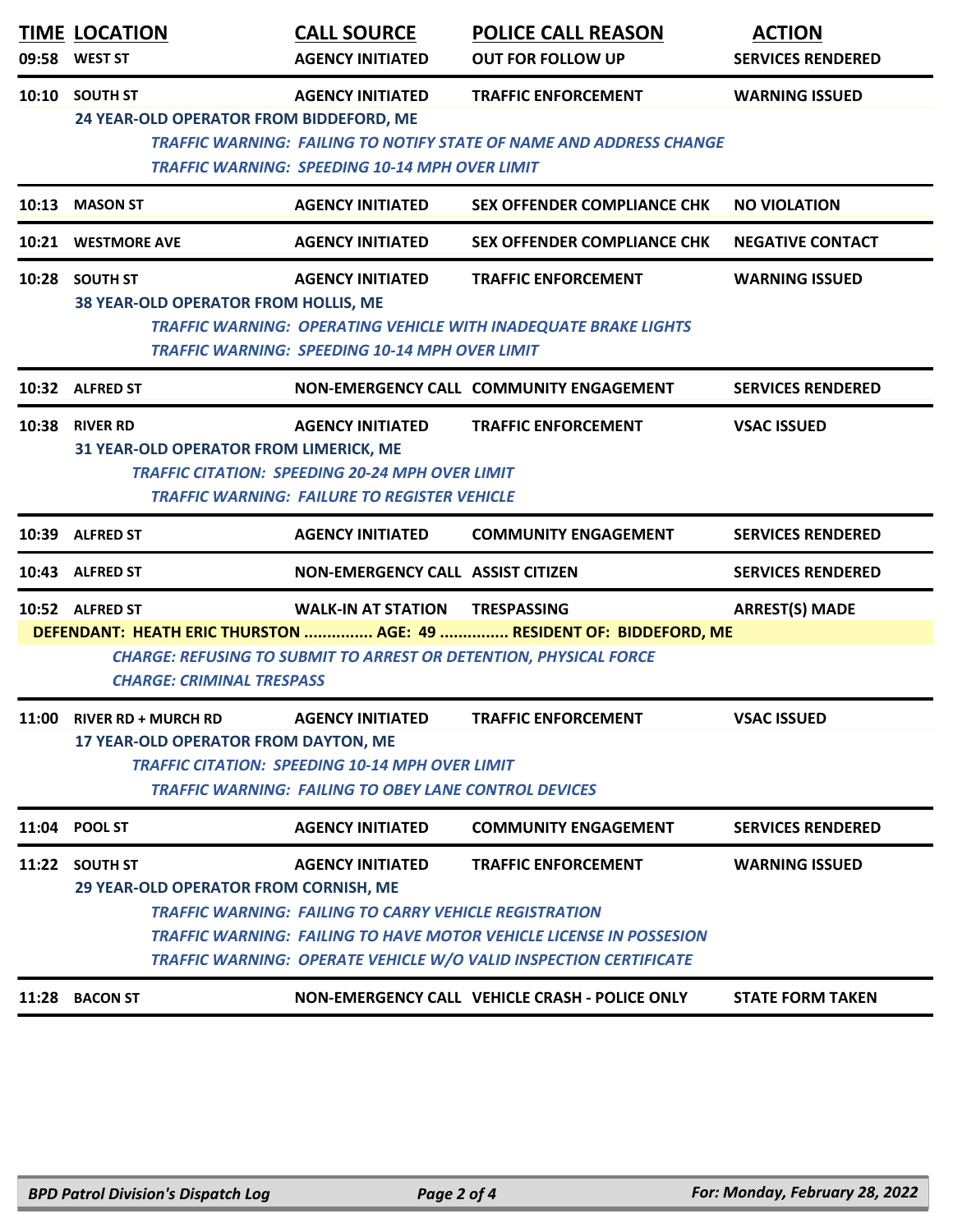|                                                          | <b>TIME LOCATION</b>                                                        | <b>CALL SOURCE</b>                                                                                                    | <b>POLICE CALL REASON</b>                                                                                                                                                                                                 | <b>ACTION</b>                  |  |
|----------------------------------------------------------|-----------------------------------------------------------------------------|-----------------------------------------------------------------------------------------------------------------------|---------------------------------------------------------------------------------------------------------------------------------------------------------------------------------------------------------------------------|--------------------------------|--|
| 11:33                                                    | <b>MAIN ST + PARKVIEW CT</b>                                                | <b>AGENCY INITIATED</b>                                                                                               | <b>TRAFFIC ENFORCEMENT</b>                                                                                                                                                                                                | <b>WARNING ISSUED</b>          |  |
|                                                          | 17 YEAR-OLD OPERATOR FROM DAYTON, ME                                        | <b>TRAFFIC WARNING: OPERATING WITH INADEQUATE HEADLIGHTS</b><br><b>TRAFFIC WARNING: SPEEDING 10-14 MPH OVER LIMIT</b> | <b>TRAFFIC WARNING: FAILING TO NOTIFY STATE OF NAME AND ADDRESS CHANGE</b><br>TRAFFIC WARNING: OPERATE VEHICLE W/O VALID INSPECTION CERTIFICATE<br><b>TRAFFIC WARNING: OPERATING VEHICLE WITH INADEQUATE BRAKE LIGHTS</b> |                                |  |
|                                                          | 11:58 ALFRED ST + UNION ST                                                  | <b>AGENCY INITIATED</b>                                                                                               | <b>TRAFFIC ENFORCEMENT</b>                                                                                                                                                                                                | <b>VSAC ISSUED</b>             |  |
|                                                          | 69 YEAR-OLD OPERATOR FROM SACO, ME                                          |                                                                                                                       |                                                                                                                                                                                                                           |                                |  |
|                                                          | <b>TRAFFIC CITATION: SPEEDING 15-19 MPH OVER LIMIT</b>                      |                                                                                                                       |                                                                                                                                                                                                                           |                                |  |
| 11:59                                                    | <b>ELM ST</b>                                                               | <b>NON-EMERGENCY CALL THEFT</b>                                                                                       |                                                                                                                                                                                                                           | <b>REPORT TAKEN</b>            |  |
| 12:13                                                    | <b>MAIN ST + ADAMS ST</b>                                                   | <b>NON-EMERGENCY CALL SUSPICION</b>                                                                                   |                                                                                                                                                                                                                           | <b>NEGATIVE CONTACT</b>        |  |
|                                                          | 12:27 SOUTH ST + RIVER RD                                                   | <b>AGENCY INITIATED</b>                                                                                               | <b>TRAFFIC ENFORCEMENT</b>                                                                                                                                                                                                | <b>VSAC ISSUED</b>             |  |
|                                                          | 17 YEAR-OLD OPERATOR FROM SACO, ME                                          | <b>TRAFFIC CITATION: SPEEDING 15-19 MPH OVER LIMIT</b>                                                                |                                                                                                                                                                                                                           |                                |  |
|                                                          | 12:30 MAY ST                                                                | NON-EMERGENCY CALL PARKING COMPLAINT                                                                                  |                                                                                                                                                                                                                           | <b>SERVICES RENDERED</b>       |  |
|                                                          | 12:46 FOSS ST                                                               | <b>WALK-IN AT STATION</b>                                                                                             | <b>ASSIST CITIZEN</b>                                                                                                                                                                                                     | <b>CIVIL COMPLAINT</b>         |  |
| 12:53                                                    | <b>BOULDER WAY</b>                                                          | <b>AGENCY INITIATED</b>                                                                                               | <b>OUT FOR FOLLOW UP</b>                                                                                                                                                                                                  | <b>SERVICES RENDERED</b>       |  |
|                                                          | 12:56 SOUTH ST + OLD HOLLIS RD<br>18 YEAR-OLD OPERATOR FROM LYMAN, ME       | <b>AGENCY INITIATED</b><br><b>TRAFFIC WARNING: SPEEDING 1-9 MPH OVER LIMIT</b>                                        | <b>TRAFFIC ENFORCEMENT</b>                                                                                                                                                                                                | <b>WARNING ISSUED</b>          |  |
| 12:59                                                    | <b>GREEN ST + SOUTH ST</b>                                                  | NON-EMERGENCY CALL PARKING COMPLAINT                                                                                  |                                                                                                                                                                                                                           | <b>GONE ON ARRIVAL</b>         |  |
|                                                          | 13:15 WEST ST + FOREST ST<br>25 YEAR-OLD OPERATOR FROM KENNEBUNKPORT, ME    | <b>AGENCY INITIATED</b><br><b>TRAFFIC WARNING: SPEEDING 10-14 MPH OVER LIMIT</b>                                      | <b>TRAFFIC ENFORCEMENT</b>                                                                                                                                                                                                | <b>WARNING ISSUED</b>          |  |
| 13:26                                                    | <b>SOUTH ST</b>                                                             |                                                                                                                       | <b>NON-EMERGENCY CALL MENTAL ILLNESS CASES</b>                                                                                                                                                                            | <b>SERVICES RENDERED</b>       |  |
| 13:40                                                    | <b>HORRIGAN CT</b>                                                          | <b>AGENCY INITIATED</b>                                                                                               | <b>CODES ENFORCEMENT</b>                                                                                                                                                                                                  | <b>SERVICES RENDERED</b>       |  |
|                                                          | 13:42 WEST CUTTS ST                                                         | <b>AGENCY INITIATED</b>                                                                                               | <b>CODES ENFORCEMENT</b>                                                                                                                                                                                                  | <b>NEGATIVE CONTACT</b>        |  |
| 14:15                                                    | <b>TIGER WAY</b>                                                            | <b>NON-EMERGENCY CALL SUSPICION</b>                                                                                   |                                                                                                                                                                                                                           | <b>REPORT TAKEN</b>            |  |
| 14:43                                                    | <b>ELM ST</b>                                                               |                                                                                                                       | NON-EMERGENCY CALL DOMESTIC COMPLAINTS                                                                                                                                                                                    | <b>REPORT TAKEN</b>            |  |
| 14:44                                                    | <b>MAPLEWOOD AVE</b>                                                        |                                                                                                                       | NON-EMERGENCY CALL VEHICLE CRASH - POLICE ONLY                                                                                                                                                                            | <b>STATE FORM TAKEN</b>        |  |
| 15:15                                                    | <b>GOOCH ST + ELM ST</b><br>75 YEAR-OLD OPERATOR FROM OLD ORCHARD BEACH, ME | <b>AGENCY INITIATED</b><br><b>TRAFFIC WARNING: FAILURE TO REGISTER VEHICLE</b>                                        | <b>TRAFFIC ENFORCEMENT</b>                                                                                                                                                                                                | <b>WARNING ISSUED</b>          |  |
|                                                          | 15:21 ALFRED ST                                                             | <b>WALK-IN AT STATION</b>                                                                                             | <b>ASSIST CITIZEN</b>                                                                                                                                                                                                     | <b>SERVICES RENDERED</b>       |  |
| 15:46                                                    | <b>BRADBURY ST</b>                                                          | <b>E-911 CALL</b>                                                                                                     | <b>DOMESTIC COMPLAINTS</b>                                                                                                                                                                                                | <b>REPORT TAKEN</b>            |  |
| <b>BPD Patrol Division's Dispatch Log</b><br>Page 3 of 4 |                                                                             |                                                                                                                       |                                                                                                                                                                                                                           | For: Monday, February 28, 2022 |  |